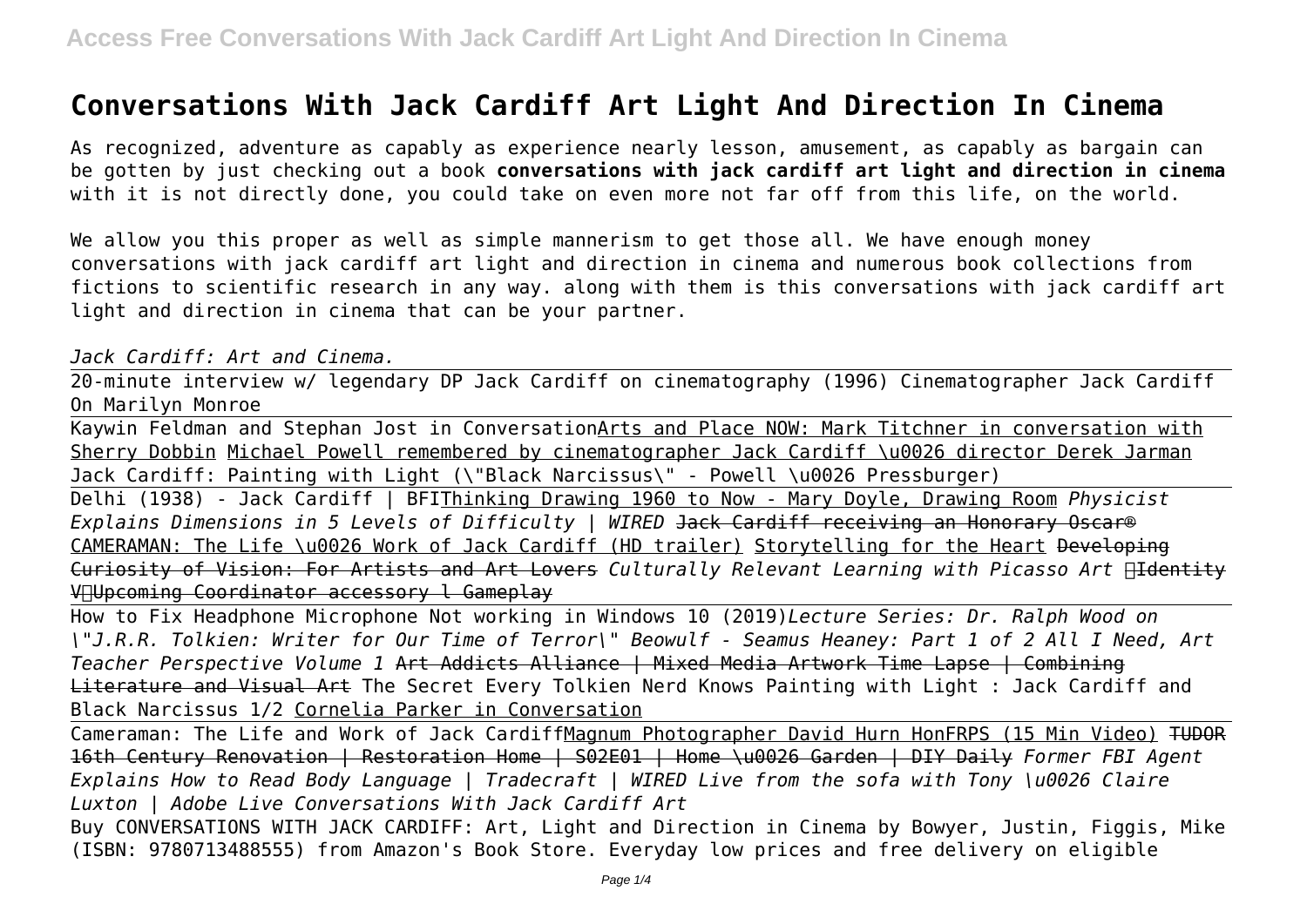orders.

*CONVERSATIONS WITH JACK CARDIFF: Art, Light and Direction ...*

Jack Cardiff was responsible for some of the most visually stunning films in cinematic history, such as "The Red Shoes", "Sons and Lovers" and "The African Queen". This title is an insight into his visual art, presented in questions and answer sessions, with technical terms fully explained.

*Conversations with Jack Cardiff : art, light and direction ...*

Conversations with Jack Cardiff Art, light and direction in cinema. Justin Bowyer & Mike Figgis. \$14.99; \$14.99; Publisher Description. Jack Cardiff was responsible for some of the most visually stunning fims in cinematic history. Tile Red Shoes, A Matter of Life of Death, Black Narcissus, Rope, The African Queen, Sons and Lovers, Girl on a ...

### *Conversations with Jack Cardiff on Apple Books*

CONVERSATIONS WITH JACK CARDIFF: ART, LIGHT AND DIRECTION. Item specifics. ISBN-10: B00EKYRYWE: Publisher: Batsford Ltd: Binding: Paperback: Book is in typical used-Good Condition. Will show signs of wear to cover and/or pages. There may be underlining, highlighting, and or writing. May not include supplemental items (like discs, access codes ...

## *CONVERSATIONS WITH JACK CARDIFF: ART, LIGHT AND DIRECTION ...*

With a chronological approach and substantial historical notes Conversations with Jack Cardiff presents an oral history of cinema itself, further enhanced by dozens of behind the scenes production photographs from Jack's own personal collection, a forward by Mike Figgis and contributions from many of those who have worked with Jack - Steven Berkoff, Leslie Caron, Dino De Laurentiis, Freddie Francis and others.

*Conversations with Jack Cardiff - powell-pressburger.org*

Sons and Lovers (1960) Jack Cardiff, OBE, BSC (18 September 1914 – 22 April 2009) was a British cinematographer, film and television director, and photographer. His career spanned the development of cinema, from silent film, through early experiments in Technicolor, to filmmaking more than half a century later.

*Jack Cardiff - Wikipedia* Conversations with Jack Cardiff: Art, light and  $\frac{{\rm d}}{Page~2/4}$ ction in cinema - Kindle edition by Bowyer, Justin,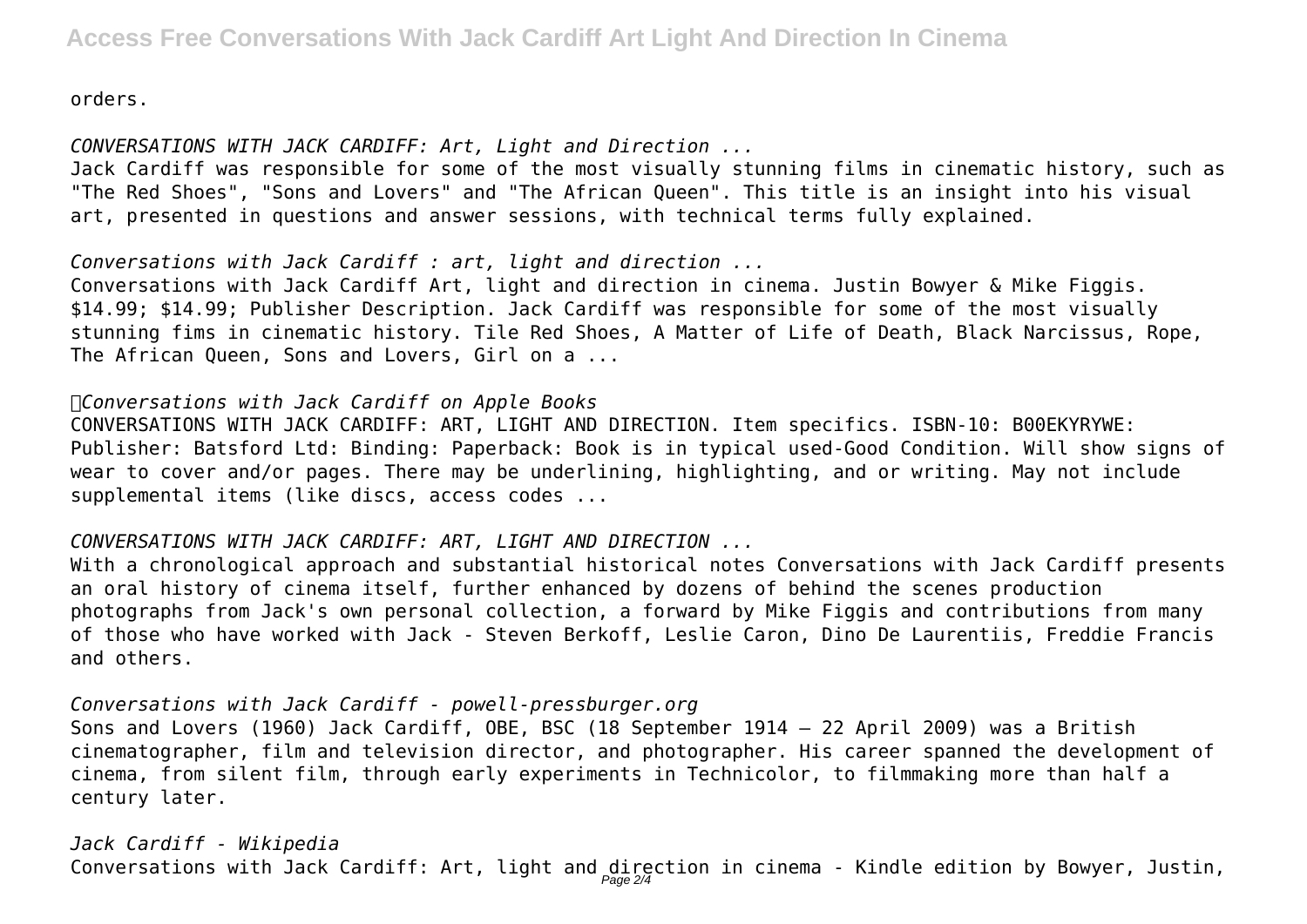Figgis, Mike. Download it once and read it on your Kindle device, PC, phones or tablets. Use features like bookmarks, note taking and highlighting while reading Conversations with Jack Cardiff: Art, light and direction in cinema.

*Conversations with Jack Cardiff: Art, light and direction ...* Conversations with Jack Cardiff: Art, light and direction in cinema 300. by Justin Bowyer, Mike Figgis. NOOK Book (eBook) \$ 16.99 \$22.49 Save 24% Current price is \$16.99, Original price is \$22.49. You Save 24%. Sign in to Purchase Instantly. Available on Compatible NOOK Devices and the free NOOK Apps.

*Conversations with Jack Cardiff: Art, light and direction ...*

Jack Cardiff shot some of the most visually breathtaking films in screen history. He was behind the camera when Hitchcock directed his tour de force Rope; when Michael Powell and Emeric Pressburger created The Red Shoes, and when John Huston made The African Queen.Now this world-famous cinematographer emerges from behind the lens to talk about his art and the people he worked with during his ...

*Conversations with Jack Cardiff: Art, Light and Direction ...* conversations with jack cardiff art light and direction in cinema Sep 19, 2020 Posted By Mickey Spillane Publishing TEXT ID 76584f4a Online PDF Ebook Epub Library Investing In The Second Lost Decade A Survival Guide For Keeping Your Profits Up When The Market Is Down

*Conversations With Jack Cardiff Art Light And Direction In ...*

Obituary: Jack Cardiff, the cinematographer, who died on April 22 aged 94, was a master of the Technicolor process and created the intoxicating, highly erotic atmosphere of the Powell and Pressburger films 'Black Narcissus' and 'The Red Shoes'.

#### *JACK CARDIFF - CINEMATOGRAPHERS*

Bowyer, Justin Conversations with Jack Cardiff: Art, Light and Direction in Cinema (B.T. Batsford, 2003) Petrie, Duncan, The British Cinematographer (London: British Film Institute, 1996) Scorsese, Martin, 'Martin Scorsese's Guilty Pleasures', Film Comment, Sep-Oct 1978, pp. 63-66.

*BFI Screenonline: Cardiff, Jack (1914-2009) Biography* Conversations with Jack Cardiff: Art, light and direction in cinema Justin Bowyer. 5.0 out of 5 stars 3. Kindle Edition. £9.99. Next. Customer reviews. 4.7 out of 5 stars. 4.7 out of 5. 46 customer